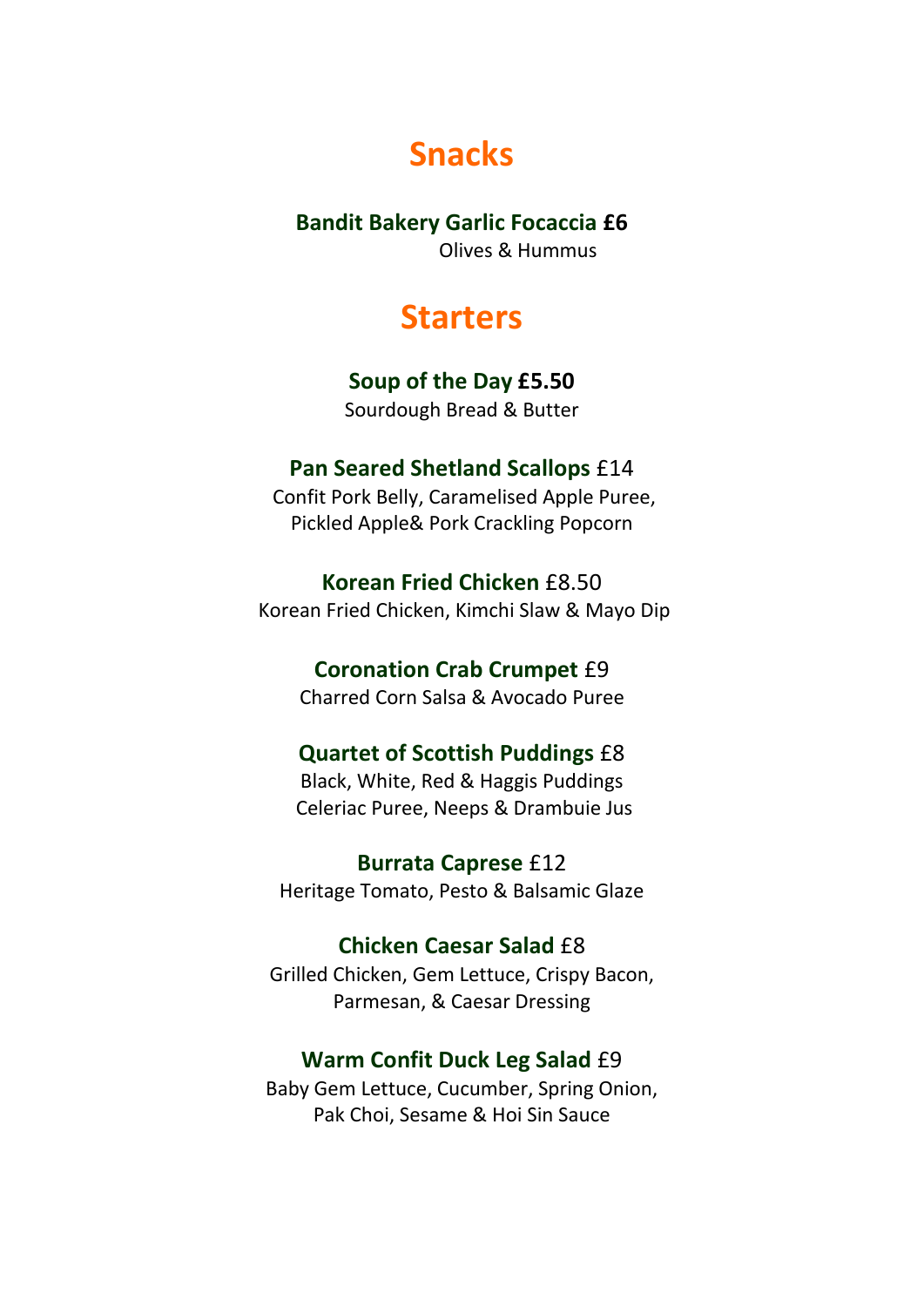# **Main Courses**

#### **The Braided Fig "Guest" Cut £?**

Today's Special Showcasing Different Cuts For Quality & Flavour

#### **Pan Seared Duck Breast £20**

Confit Leg Spring Roll, Wild Mushrooms, Pak Choi, Carrot & Habanero Puree & Cherry Jus

### **Confit Pork Belly £18**

Herb Mash, Celeriac Puree. Green Beans, Red Onions, Roast Apple & Apple Cider Jus

### **Market Fish of the Day £?**

Todays Catch landed from Peterhead Market With Seasonal Garnish

#### **6oz Flat Iron Steak** £18

Broccoli, Potato, Roast Peanut, Basmati Rice & Massaman Curry Sauce

# **Side Orders**

£5 Each Parmesan Chips, Truffle Aioli Beer Battered Pickles, Taco Mayonnaise Sweet Potato Fries, Taco Mayonnaise £8 Pulled Brisket Chilli Potachos, Guacamole, Salsa & Sour Cream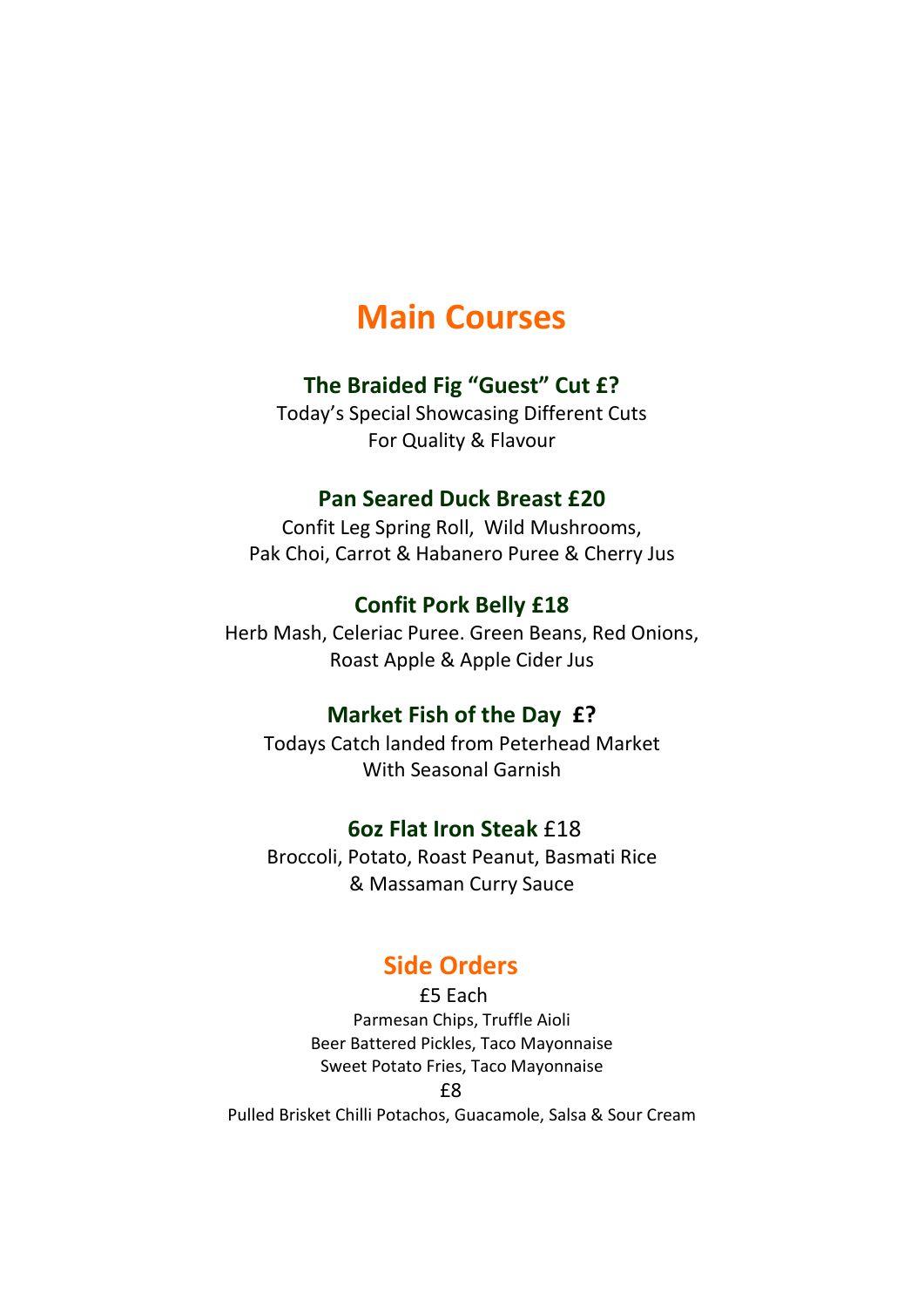# **Figgie Favourites**

### **Honey Chilli Chicken Wontons** £15

Tempura Chicken Pieces, Wonton Pastry & Flash Fried Fragrant Vegetables

### **Beer Battered Haddock** £16**/ Panko Breaded Langoustine Scampi** £17

Hand Cut Red Rooster Chips, Lemon, Tartar Sauce, Petit Pois a La Francaise

### **" Mac" Your Own**

Marshalls Macaroni Bound in our Tobermory Cheddar Sauce, Topped with Your Choice of **Stornoway Black Pudding & Crispy Bacon** £15 **Truffled Crab & Charred Corn** £17 **Confit Pork Belly, Grain Mustard & Thyme** £16 with Bandit Bakery Garlic Focaccia

#### **Pulled Brisket Chilli** £15

Basmati Rice, Guacamole, Jalapenos Sour Cream & Nachos

#### **The Braided Fig Steak Burger** £15

Steak Burger, Cheddar, Streaky Bacon & Red Onion Chutney

#### **Chicken Fajita Burger** £15

Confit Onions & Peppers, Guacamole & Salsa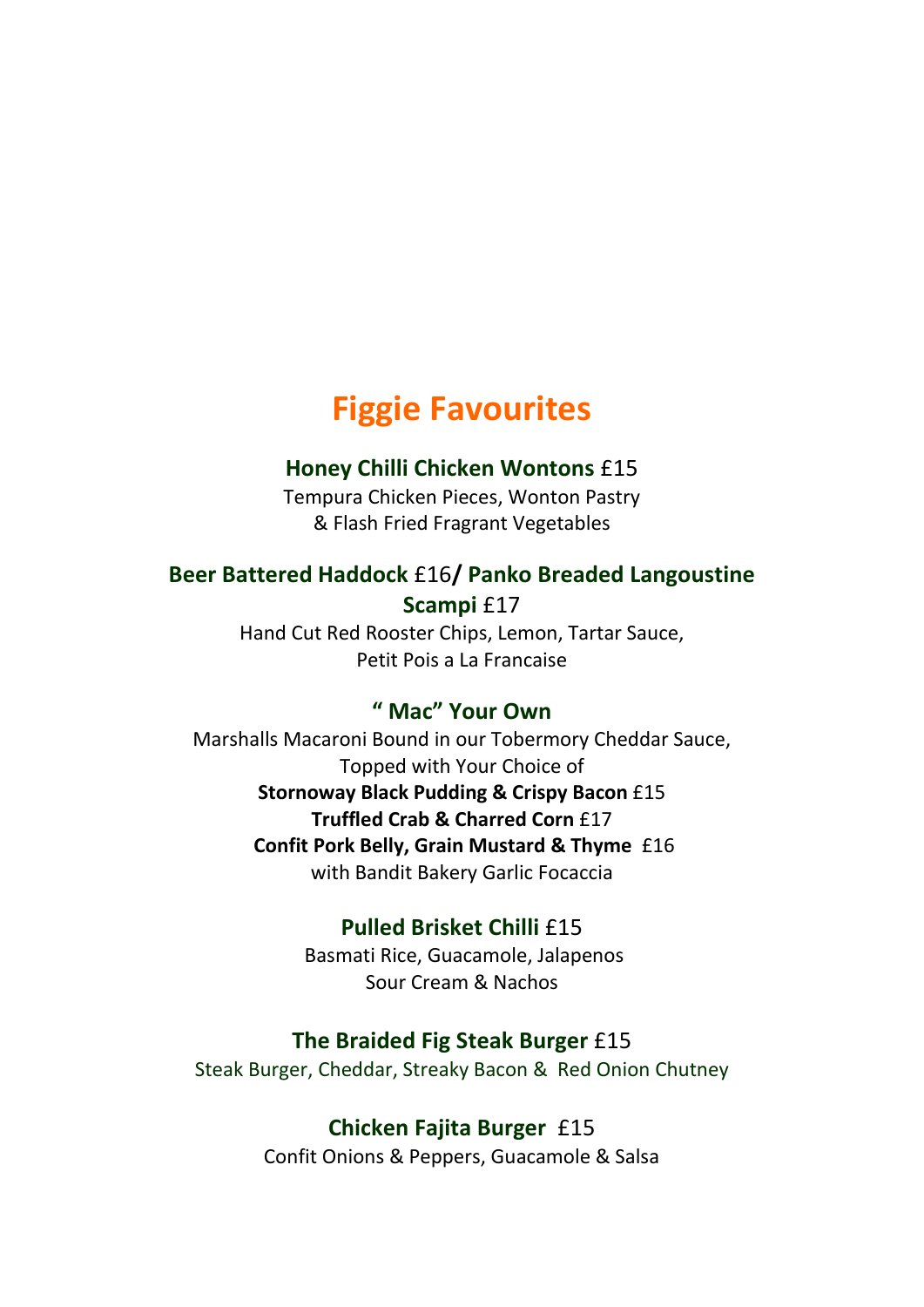Our burgers are served in a Toasted Brioche bun With Coleslaw, Lettuce, Tomato, & Hand Cut Red Rooster Chips Upgrade to Sweet Potato Fries/ Parmesan Fries £2

#### *Burger Extras*

£1.50 Each Blue Cheese, Caramelized Onions, Jalapenos Streaky Bacon, Cheddar  $f5$ Pulled Brisket Chilli

# **Desserts**

### **Sticky Fig & Ginger Pudding** £8

Whiskey Butterscotch Sauce, Crème Chantilly & Vanilla Bean Ice Cream

### **Mint Choccy Chip** £8

Chocolate Mousse Cake, Chocolate Soil Mint Ice Cream & Chocolate Tuille Biscuit

#### **Rhubarb & Custard** £8

Egg Custard Tart, Hibiscus Poached Rhubarb Rhubarb Curd & Rhubarb Gin Sorbet

#### **Strawberry Eton Tidy** £8

Fresh & Macerated Strawberries, Marshmallow Meringues, Crème Chantilly &Strawberry Sorbet

**Banana Mille Feuille** £8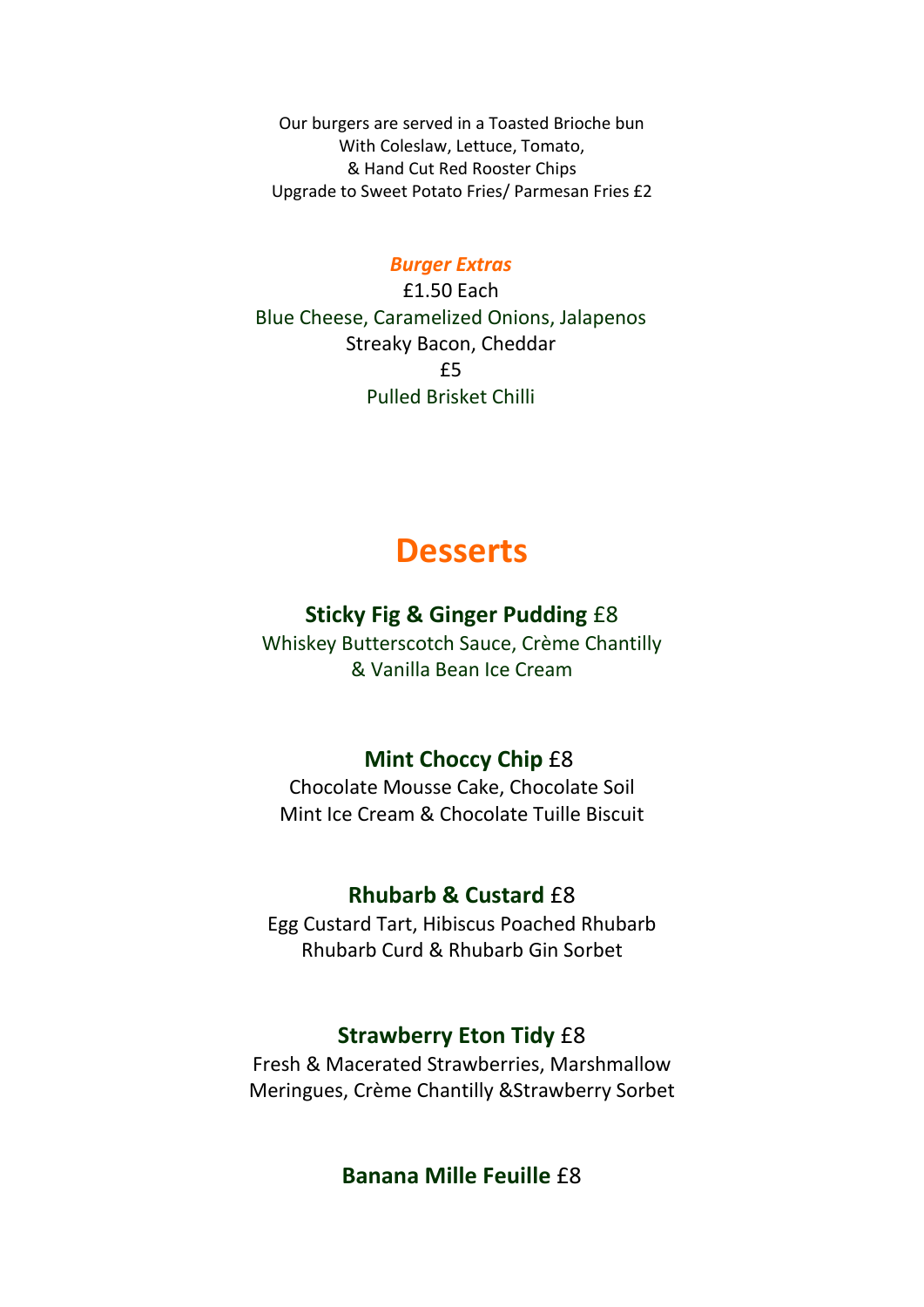Sweet Pastry, Banana Crème Pâtissier, Dulce de Leche & Banana Rum Sorbet

## **Scottish Cheese Board £10**

 Blue Murder, Minger, Clava Brie, Arran Oak Smoked Cheddar Quince & Miller Damsel Biscuits Why Not add a shot of Quince Gin £3.95

# Vegan Menu

# Snacks

**Bandit Bakery Garlic Focaccia £6** 

Olives & Hummus

# **Starters**

**Soup of the Day** £5.50 Sourdough Bread

**Korean Cauliflower** £8 Spring Onion, Red Chillies & Vegan Mayonnaise

# **Anti-Pasto Bowl** £8

Sun Blushed Tomato, Olives, Feta Scheese, Peppers Focaccia Croutons & Pesto Dressing

# **Main Courses**

# **Sun Blushed Tomato, Pesto & Feta Mac** £15

Marshalls Macaroni, Mature Vegan Cheddar Sauce,